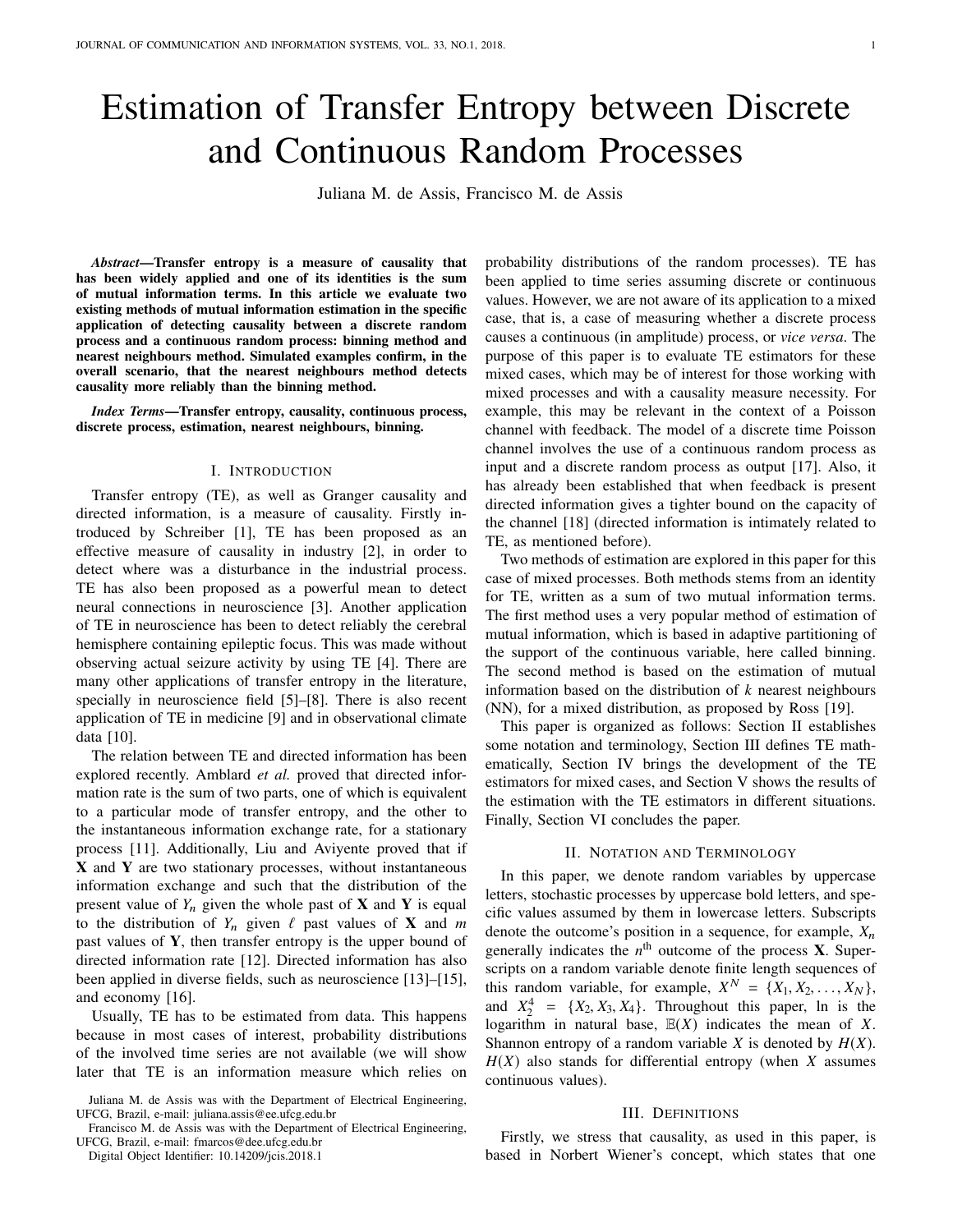process causes another if the knowledge of the past of the first process is useful in predicting the future of the second process. An interesting observation is that when defined this way, causality is not equal to the definition of causality we are normally used to. This happens because Wiener's causality does not take into account hidden causes, but is limited to the considered random processes. Granger causality is also based in Wiener's concept. However, Granger causality is developed assuming that the processes present a particular model, specifically that they can be described as autoregressive processes. This does not always hold necessarily.

Considering two random processes **X** and **Y**, Schreiber [1] defined TE from **X** to **Y** as:

$$
TE_n(X \to Y) = \sum_{\substack{y_n^n - m, x_{n-\ell}^{n-1} \\ \dots \\ \log \frac{P(y_n | y_{n-m}^{n-1}, x_{n-\ell}^{n-1})}{P(y_n | y_{n-m}^{n-1})}},
$$
 (1)

which measures the deviation from the generalized Markov property:

$$
P(y_n|y_{n-m}^{n-1}, x_{n-\ell}^{n-1}) = P(y_n|y_{n-m}^{n-1}).
$$
 (2)

We can see from equation (1) that TE is not symmetric, so it does not constitute a metric (but for a causality measure it is a desirable property). Equation (1) equals the KL distance between distributions  $P(y_n|y_{n-m}^{n-1}, x_{n-\ell}^{n-1})$  and  $P(y_n|y_{n-m}^{n-1})$ .<br>Notice that TE measures how easier it is to predict V when Notice that TE measures how easier it is to predict *Y<sub>n</sub>* when we know past values of  $X_{n-\ell}^{n-1}$  and  $Y_{n-\ell}^{n-1}$  than when we know only the past values of  $Y_{n-\ell}^{n-1}$ . The chosen values for past only the past values of  $Y_{n-m}^{n-1}$ . The chosen values for past indexes  $\ell$  and  $m$  are relevant in the evaluation of TE, and, for computational reasons, a preferable choice for these indexes is simply  $\ell = m = 1$  [1]. Notice also that the definition of TE is dependent of the time index *n*, unless **X** and **Y** are jointly stationary processes. Despite the fact that in this paper we shall not always use stationary processes, we may drop the term *n* of the expression  $TE_n(X \to Y)$  for simplicity. It will be clear for each example in which time instant *n* the estimation is performed. Moreover, one particular case of interest here is measuring the asymptotic limit of TE, that is

$$
TE_{\infty}(X \to Y) = \lim_{n \to \infty} TE_n(X \to Y). \tag{3}
$$

As mentioned before, here we consider transfer entropy as a sum of mutual information terms. Mutual information between two random variables *X* and *Y* is a symmetric measure defined as [20]:

$$
I(X;Y) = \sum_{X,Y} P(x,y) \log \frac{P(x,y)}{P(x)P(y)}.
$$
 (4)

Mutual information is also defined when conditioned on the knowledge of one or more random variables. For example, mutual information between random variables *X* and *Y* when conditioned on the known random variable *W* is [20]:

$$
I(X;Y|W) = \sum_{X,Y,W} P(x,y,w) \log \frac{P(x,y|w)}{P(x|w)P(y|w)}.
$$
 (5)

For the case of interest in this paper, when the random variable *X* is discrete and the random variable *Y* is continuous, mutual information is defined as:

$$
I(X;Y) = \sum_{X} P(x) \int f(y|x) \ln \frac{f(y|x)}{f(y)} dy.
$$
 (6)

Now, with the definition of the functional  $I(:,.)$ , it is possible to write the following identity for (1):

$$
TE_n(X \to Y) = I(Y_n; X_{n-\ell}^{n-1} | Y_{n-m}^{n-1})
$$
  
=  $I(Y_n, Y_{n-m}^{n-1}; X_{n-\ell}^{n-1}) -$   
 $I(Y_{n-m}^{n-1}; X_{n-\ell}^{n-1}),$  (7)

which will be useful to estimate TE.

# IV. ESTIMATORS

Since generally we do not have access to the probability distributions of the processes whose possible causality relations are investigated, there are many proposed methods to estimate TE. For discrete random processes, the most common alternative to estimate the distribution consists in counting the frequencies of the observed values, which is called plug-in estimation. However, for continuous processes, the estimation is more intricate since each random variable can assume values in an infinite, uncountable, set. In this paper, we explore two established methods for estimating mutual information in mixed cases, in the particular application of TE estimation: binning method and nearest neighbours method.

#### *A. Binning Method*

One direct method to estimate probability densities consists in discretizing the continuous valued process, which is called here binning, and then applying the plug-in method. The observed relative frequencies of the discretized values can be then applied in the functional of some information measure. The binning method is applicable when all the involved processes are continuous or when the involved processes are mixed. The binning method is an adaptive partitioning method [21], and it is commonly applied with equipopulated bins.

In the mixed case, let  $(X_1^N, Y_1^N)$  be the *N* samples generated<br>we an underlying distribution  $f(x, y) = P(x) f(y|x)$ . The from an underlying distribution  $f(x, y) = P(x)f(y|x)$ . The samples  $Y_1^N$  are put in ascending order, and  $Q$  equipopulated intervals (bins) are chosen [22]:

$$
\{\tilde{Y}\}_{i=1,2,\ldots,Q} = \{(-\infty,Y_{(1)}], (Y_{(1)},Y_{(2)}], \ldots, (Y_{(Q-1)},\infty)\},\tag{8}
$$

where  $Y_{(i)}$  is the *i*-th *Q*-quantile of the samples  $Y_1^N$ . The estimated probability mass function of  $\tilde{Y}_i$  is

$$
\hat{P}(i) = \frac{n_i}{N} \approx \frac{Q}{N},\tag{9}
$$

where  $n_i$  counts the occurrence of  $Y \in \tilde{Y}_i$  in the samples  $Y_1^N$ .

On the other hand, the estimated probability mass function of *X* is

$$
\hat{P}(x) = \frac{n_x}{N},\tag{10}
$$

in which  $n_x$  counts the occurrences of  $X = x$  in the samples  $X_1^N$ .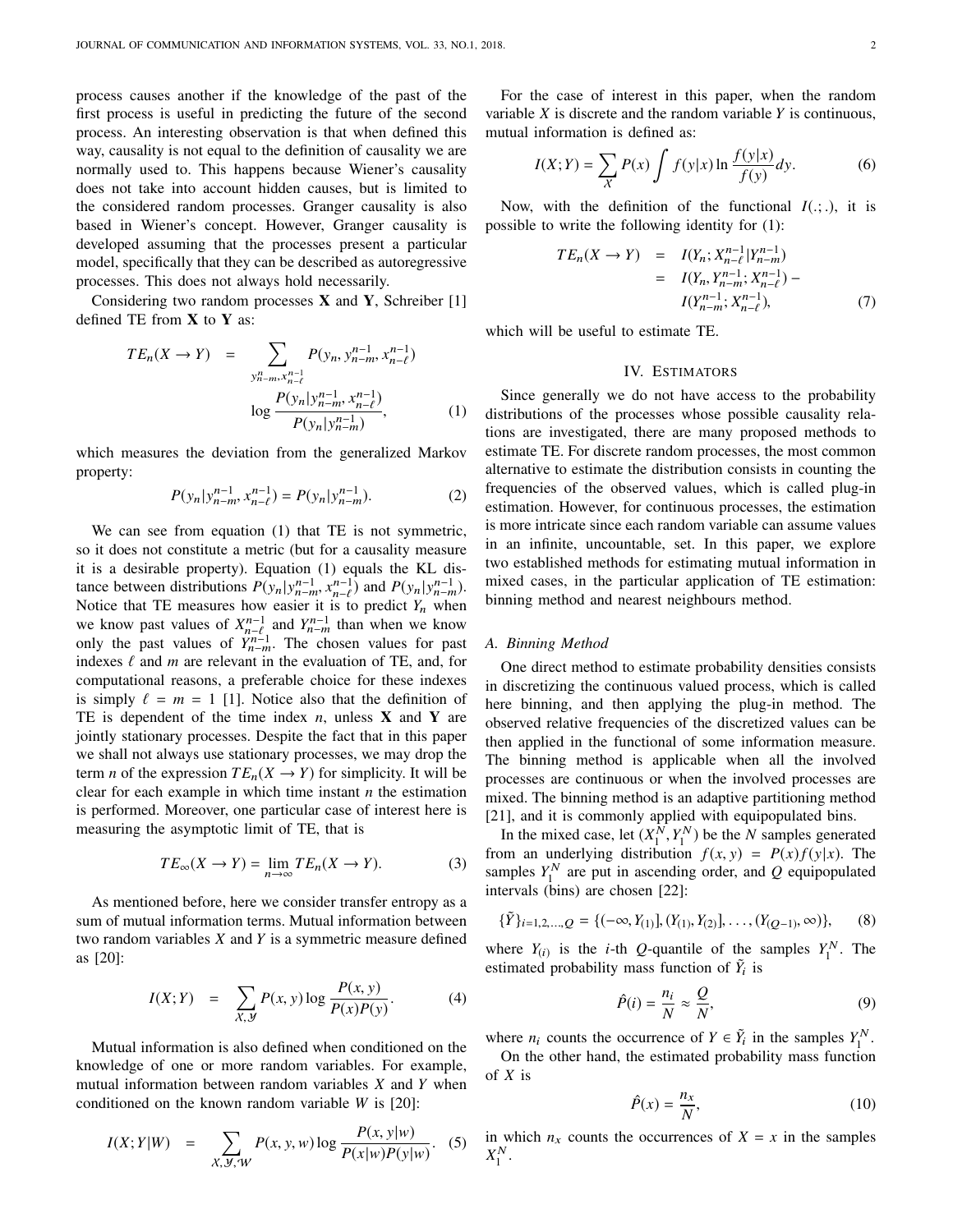Similarly, the joint probability mass function of  $(X, \tilde{Y}_i)$  is

$$
\hat{P}(x,i) = \frac{n_{x,i}}{N},\tag{11}
$$

where  $n_{x,i}$  counts the occurrences of  $(X = x, Y \in \tilde{Y}_i)$  jointly in the samples  $(Y^N, Y^N)$ the samples  $(X_1^N, Y_1^N)$ .<br>Thus the mutual in

Thus, the mutual information estimation between *X* and *Y* with the binning method is

$$
\hat{I}(X;Y) = \sum_{X} \sum_{i=1}^{Q} \hat{P}(x,i) \log \frac{\hat{P}(x,i)}{\hat{P}(x)\hat{P}(i)}.
$$
 (12)

One major issue with the binning method is how to choose the appropriate number *Q* of bins. In this paper, we usually applied the rule proposed by Paluš [23], if we estimate the applied the rule proposed by Palus [23], if we estimate the mutual information among *r* random variables,  $Q \leq r \sqrt[4]{N}$ , where *N* is the sample size.

#### *B. Nearest Neighbours Method*

Recently, the estimation of information measures with the nearest neighbours method has gained attention. Kraskov *et al.* developed a method to estimate mutual information derived from data, when the random variables present continuous values [24]. Nearest neighbours estimators for mutual information are based in the Kozachenko-Leonenko estimator for differential entropy [25]. The underlying idea behind these estimators is to use the distance of the nearest neighbours to approximate the density of the random variables. Kozachenko and Leonenko derived the following formula to estimate  $H(Y) = -E \ln f(y)$  for a continuous random variable *Y*:

$$
\hat{H}(Y) = -\psi(k) + \psi(N) + \ln c_d + \frac{d}{N} \sum_{n=1}^{N} \ln(\delta_n),
$$
 (13)

where  $\psi$  is the digamma function, k is a parameter that indicates the number of neighbours considered, *N* is the sample size,  $d$  is the dimension of  $Y$ , and  $c_d$  is the volume of the *d*-dimensional unit ball. The term  $\delta_n$  corresponds to twice the distance from  $y_n$  to its  $k^{\text{th}}$  neighbour. In this derivation,  $f(y)$  is approximated as a uniform distribution over the entire  $\delta_n$ -ball centered in  $y_n$ . Since this assumption does not always hold, it constitutes the main reason for bias in Kozachenko-Leonenko estimators.

The essential idea of Kraskov *et al.* to estimate mutual information was to use a different parameter *k* to estimate the marginal entropies  $(H(X)$  and  $H(Y)$ ) and the joint entropy  $(H(X, Y))$  with Kozachenko-Leonenko estimators. With those estimates, it is possible to use the identity [20]

$$
I(X;Y) = H(X) + H(Y) - H(X,Y)
$$
 (14)

and estimate mutual information. It would also be possible to estimate mutual information considering the same *k* for marginal entropies and joint entropy estimates. However, bias is reduced by considering the same neighbour for one of the marginal entropies estimator and for joint entropy estimator (which means considering a different *k* for estimation in marginal and joint spaces). With this procedure, the last term of equation (13) will be partially cancelled, when subtracted in identity (14).

Inspired in the work of Kraskov *et al.*, Ross developed a similar method to estimate mutual information for a mixed case, that is, to estimate mutual information between discrete and continuous random variables [19]. Ross estimator has been indicated as more efficient than popular binning estimator, even when binning is applied with bias correction [26]. In order to understand Ross estimator, consider the identity [20]

$$
I(X;Y) = H(Y) - H(Y|X).
$$
 (15)

Ross estimator essentially applies Kozachenko-Leonenko estimator twice, first to  $H(Y)$  and then to  $H(Y|X)$ . In order to cancel bias in the subtraction, Ross estimator chooses a different parameter *k* for each entropy estimate, such that both entropy estimates consider the same neighbour (similarly to Kraskov estimator). Ross estimator chooses, among those points that had the same outcome of the discrete variable  $X_n = x$ , the fixed  $k^{\text{th}}$  closest neighbour. This neighbour will be at a distance  $\delta_n$ . Then, Ross estimator counts the number of all  $j_n$  neighbours that are in a distance  $\delta_n$  of point  $Y_n$ . In mathematical terms, we write, for each realization *n* of the pair (*X*,*Y*):

$$
\hat{I}_n = \psi(N) - \psi(N_{X_n}) + \psi(k) - \psi(j_n),
$$
\n(16)

where  $N_{X_n}$  is the number of points whose discrete random variable is the particular value assumed by  $X_n$ . Mutual information estimate is obtained by the sample mean of  $I_n$ .

$$
\hat{I} = \frac{1}{N} \sum_{n=1}^{N} \hat{I}_n.
$$
 (17)

Fig. 1 illustrates the application of Ross estimator.

#### V. RESULTS

The contribution of this paper is to investigate the application of both binning method and nearest neighbours method described above for mutual information, in equation (7), to estimate TE between discrete and continuous random processes, and detect causality. This has not been done yet in the reviewed literature.

In order to evaluate the performance of these methods, we have developed some examples involving causality in mixed cases. We assume ergodicity of the processes when evaluating TE estimates. In all simulations, when using the nearest neighbours method, we set the number of neighbours as  $k = 3$ , as recommended in the literature [19], [24]. Besides, when using the binning method, we set the number of bins as

$$
Q = \max\left\{2, \left\lfloor \sqrt[m+\ell+1]{N} \right\rfloor \right\},\tag{18}
$$

since the dimensions of vectors in equation (7) are equal to the past indexes of processes **X** and **Y**,  $\ell$  and *m*, respectively. Thus, the minimum value for *Q* is limited at 2.

## *A. First Example: TE from Discrete to Continuous*

In the first example, we have a discrete random process **X** that is causally influencing a continuous random process **Y**. **X** is a Markov chain whose state diagram is given in Fig. 2.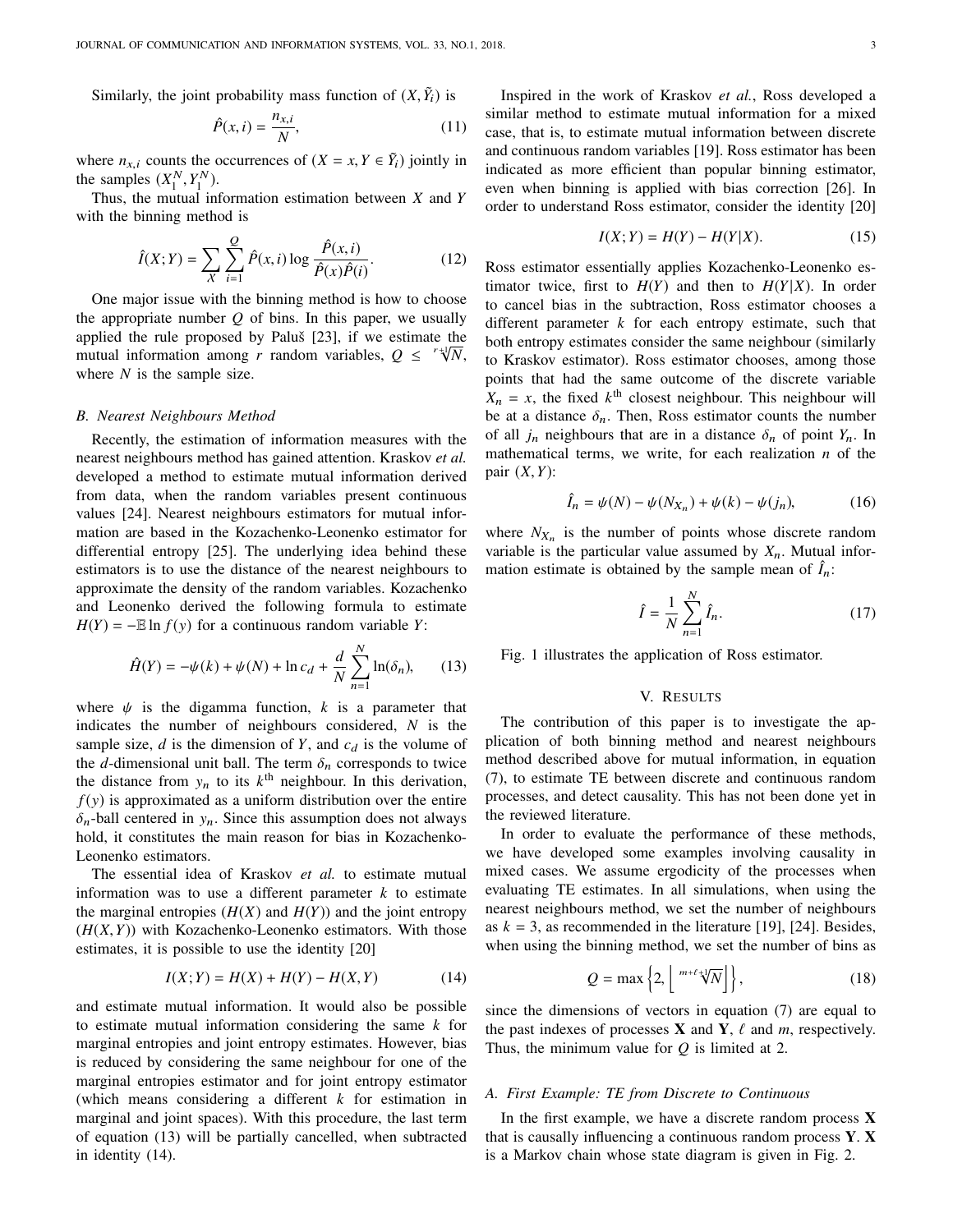

Fig. 1: Illustration of Ross estimator. In panel (a), sketch of three conditioned probability density functions *f* (*Y* |*X*), represented by blue, red and green curves. In panel (b), on the superior axis, pairs of data  $Z = (X, Y)$ , where the values of *Y* are represented by the dots position on the y axis and the three possible values of *X* are represented by the color of the dots (blue, red or green). In panel (b),  $Z_n$  is indicated by a vertical arrow. Dashed lines indicate the distance  $\delta_n$  from  $Z_n$  to its 2<sup>nd</sup> neighbour with *X* "red", parameter  $k = 2$ . The 2<sup>nd</sup> neighbour of  $Z_n$  on the lower axis is the 4<sup>th</sup> ( $j_n = 4$ ) neighbour on the superior axis, which considers all values of *X*. In this example,  $N = 10$ ,  $k = 2$ ,  $N_{X_n} = 4$  and  $j_n = 4$  (including the neighbour at a distance  $\delta_n$ ).



Fig. 2: State diagram for process **X**.

On the other hand, process **Y** is given by the following relation:

$$
Y_n = \alpha Y_{n-1} + \gamma X_{n-1} + \epsilon \eta_n,\tag{19}
$$

where  $\alpha$ ,  $\gamma$  and  $\epsilon$  are fixed parameters and  $\eta_n$  is a standard Gaussian random variable. In our simulations, we set parameters  $p = 1/2$  and  $q = 3/4$  ( $P(X_n = 0) = 0.6$  and  $P(X_n = 1) = 0.4$  in steady state). The parameter  $\gamma$  varied in the range of  $[-0.5, 0.5]$ , in a step of 0.1. For each value set for  $\gamma$ , we simulated 50 trials of these random processes with duration  $N = 1000$ . We fixed  $\alpha = 0.5$  and  $\epsilon = 0.1$ .

For each  $\gamma$  value, we may evaluate theoretical bounds for  $TE_{\infty}(X \rightarrow Y)$ , considering  $m = \ell = 1$ , as follows. Firstly, consider the identity for TE [27]:

$$
TE_n(X \to Y) = H(Y_n|Y_{n-1}) - H(Y_n|Y_{n-1}X_{n-1})
$$

$$
TE_{\infty}(X \to Y) = \lim_{n \to \infty} [H(Y_n | Y_{n-1}) - H(Y_n | Y_{n-1} X_{n-1})].
$$
\n(20)

The second term of the right side of equation (20) is

$$
\lim_{n \to \infty} H(Y_n | Y_{n-1} X_{n-1}) =
$$
\n
$$
= \lim_{n \to \infty} H(Y_n - \alpha Y_{n-1} - \gamma X_{n-1} | Y_{n-1} X_{n-1})
$$
\n
$$
= \lim_{n \to \infty} H(\epsilon \eta_n)
$$
\n
$$
= \frac{1}{2} \ln(2\pi e \epsilon^2).
$$

There are bounds to the first term of the right side of equation (20). As an upper bound, we write:

$$
\lim_{n \to \infty} H(Y_n | Y_{n-1}) = \lim_{n \to \infty} H(\gamma X_{n-1} + \epsilon \eta_n | Y_{n-1})
$$
  
\n
$$
\leq \lim_{n \to \infty} H(\gamma X_{n-1} + \epsilon \eta_n), \tag{21}
$$

because conditioning does not increase entropy (notice also that  $X_{n-1}$  and  $Y_{n-1}$  are not independent, since both depend on *X*n−2).

As  $n \to \infty$ , **X** reaches its steady state, so the underlying distribution of  $U = \gamma X_{n-1} + \epsilon \eta_n$  in (21) is:

$$
f_U(u) = p(X = 0)g_0(u) + p(X = 1)g_1(u),
$$
 (22)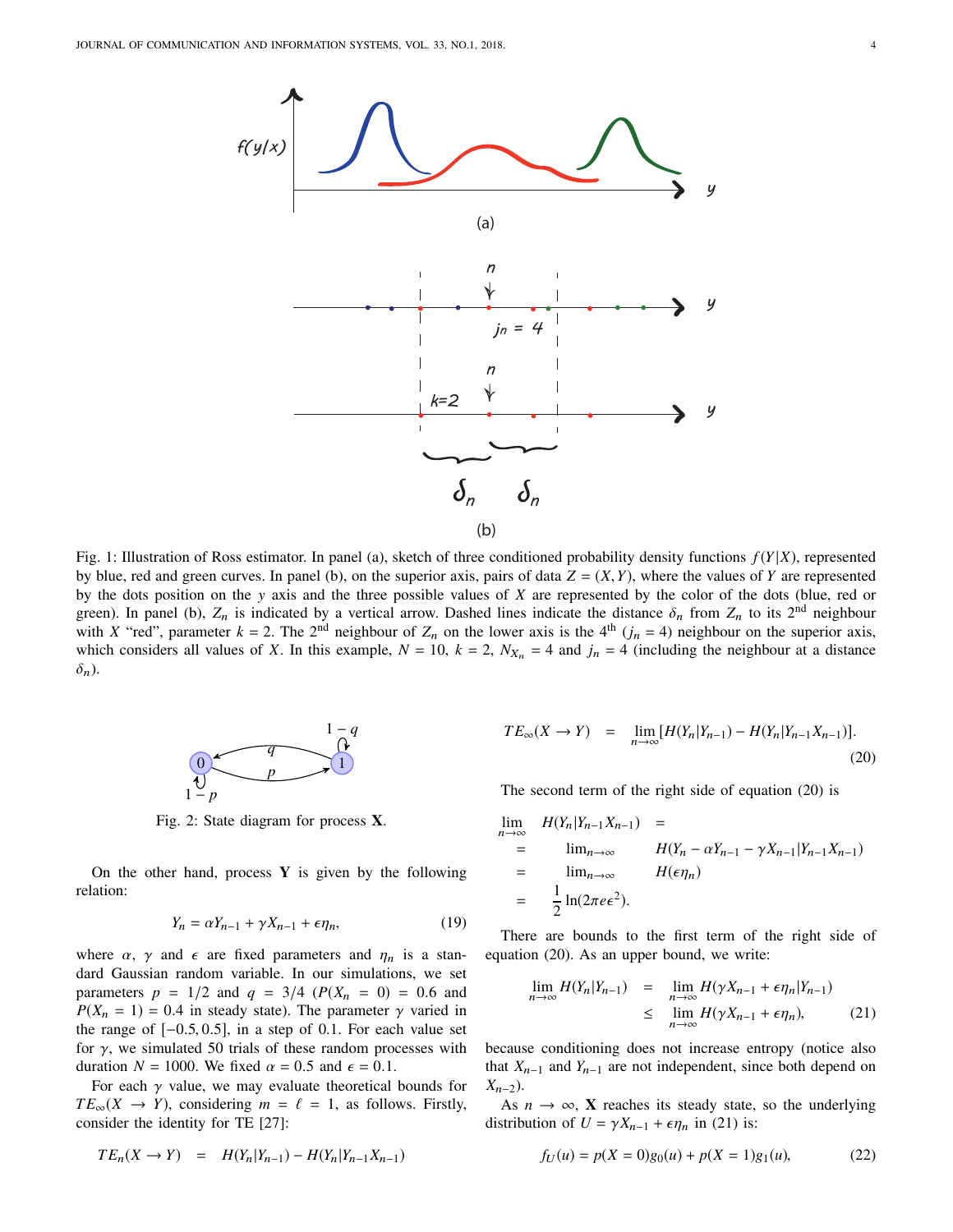where

$$
g_0(u) = \frac{1}{\sqrt{2\pi\epsilon^2}}e^{-u^2/(2\epsilon^2)}, \text{ and}
$$
  
\n
$$
g_1(u) = \frac{1}{\sqrt{2\pi\epsilon^2}}e^{-(u-\gamma)^2/(2\epsilon^2)},
$$
\n(23)

because  $\eta$  is standard Gaussian. Thus,  $f_U(u)$  is a Gaussian mixture.

The entropy of a Gaussian mixture does not have an analytical solution [28]. In order to find a numerical approximation for the bound

$$
\lim_{n\to\infty} H(Y_n|Y_{n-1}) \leq H(U),
$$

we use the trapezoidal rule:

$$
\int_{a}^{b} f(x)dx \approx (b-a)\frac{f(b)-f(a)}{2}.
$$
 (24)

In this case, we desire an approximation for the integral

$$
H(U) = -\int_{-\infty}^{\infty} f_U(u) \ln f_U(u) du.
$$
 (25)

Fig. 3 is the graphic of  $-f_U(u) \ln f_U(u)$ , with  $\gamma = 0.5$ . We observed that  $f_U(u)$  is approximately 0 for *u* outside the range  $[-1.5, 1.5]$ . Thus, we summed the approximation of  $(24)$  in intervals of  $(b - a) = \Delta u = 0.001$ , from  $u = -1.5$  to  $u = 1.5$ , and we found

## $H(U) \approx -0.2275$  nats.



Fig. 3: Graphic for numerical integration of  $-f_U(u) \ln f_U(u)$ .

In order to find a lower bound, we write

$$
\lim_{n \to \infty} H(Y_n | Y_{n-1}) = \lim_{n \to \infty} H(\gamma X_{n-1} + \epsilon \eta_n | Y_{n-1})
$$
  
\n
$$
\geq \lim_{n \to \infty} H(\gamma X_{n-1} + \epsilon \eta_n | X_{n-2}), \quad (26)
$$

because the sum  $\gamma X_{n-1} + \epsilon \eta_n$  depends directly on  $X_{n-2}$  (and noise  $\eta_n$  is i.i.d.).

The underlying density  $f_{U|X_{n-2}}(\gamma x_{n-1} + \epsilon \eta_n | x_{n-2})$  is given by:

$$
f_{U|X_{n-2}}(u|x_{n-2}) = f_{U|X_{n-2}}(\gamma x_{n-1} + \epsilon \eta_n | x_{n-2})
$$
  
\n
$$
= \sum_{x_{n-1}} f_{U,X_{n-1}|X_{n-2}}(\gamma x_{n-1} + \epsilon \eta_n, x_{n-1} | x_{n-2})
$$
  
\n
$$
= f_{U,X_{n-1}|X_{n-2}}(\epsilon \eta_n, X_{n-1} = 0 | x_{n-2}) +
$$
  
\n
$$
+ f_{U,X_{n-1}|X_{n-2}}(\gamma + \epsilon \eta_n, X_{n-1} = 1 | x_{n-2})
$$
  
\n
$$
= f_{U|X_{n-2}^{n-1}}(\epsilon \eta_n | X_{n-2} = x_{n-2}, X_{n-1} = 0)P(X_{n-1} = 0 | x_{n-2}) +
$$
  
\n
$$
+ f_{U|X_{n-2}^{n-1}}(\epsilon \eta_n + \gamma | X_{n-2} = x_{n-2}, X_{n-1} = 1)P(X_{n-1} = 1 | x_{n-2})
$$
  
\n
$$
= g_0(u)P(X_{n-1} = 0 | x_{n-2}) + g_1(u)P(X_{n-1} = 1 | x_{n-2}).
$$

Thus, when  $X_{n-2} = 0$ ,

$$
f_{U|X_{n-2}}(u|X_{n-2}=0) = g_0(u)(1-p) + g_1(u)p.
$$
 (28)

Analogously, when  $X_{n-2} = 1$ ,

$$
f_{U|X_{n-2}}(u|X_{n-2}=1) = g_0(u)q + g_1(u)(1-q),
$$
 (29)

and the lower bound may be evaluated through

$$
\lim_{n \to \infty} H(U|X_{n-2}) =
$$
  

$$
\lim_{n \to \infty} -\sum_{x_{n-2}} P(x_{n-2}) \int_{-\infty}^{\infty} f_U |x_{n-2} (u|x_{n-2}) \ln f_U |x_{n-2} (u|x_{n-2}) du,
$$

which, as done to find the upper bound, may be evaluated by numerical integration, with the trapezoidal rule, for each  $\gamma$ .

Fig. (4) shows the estimates  $\widehat{TE}_N(X \rightarrow Y)$  medians, with the approximate theoretical bounds.



Fig. 4: Medians of TE estimates as a function of the causality coupling parameter  $\gamma$ . Dashed blue curve indicates medians of NN estimates, dotted black curve indicates medians of binning estimates, and red solid curves indicate theoretical bounds, for each  $\gamma$ . Statistics evaluated over 50 trials, each trial with duration of  $N = 1000$ .

We can see from Fig. 4 that the binning method overestimates TE when the coupling parameter absolute value was low ( $|\gamma| = \{0, 0.1, 0.2\}$ ), while NN estimates are mainly within theoretical bounds. Both methods are within theoretical bounds

(27)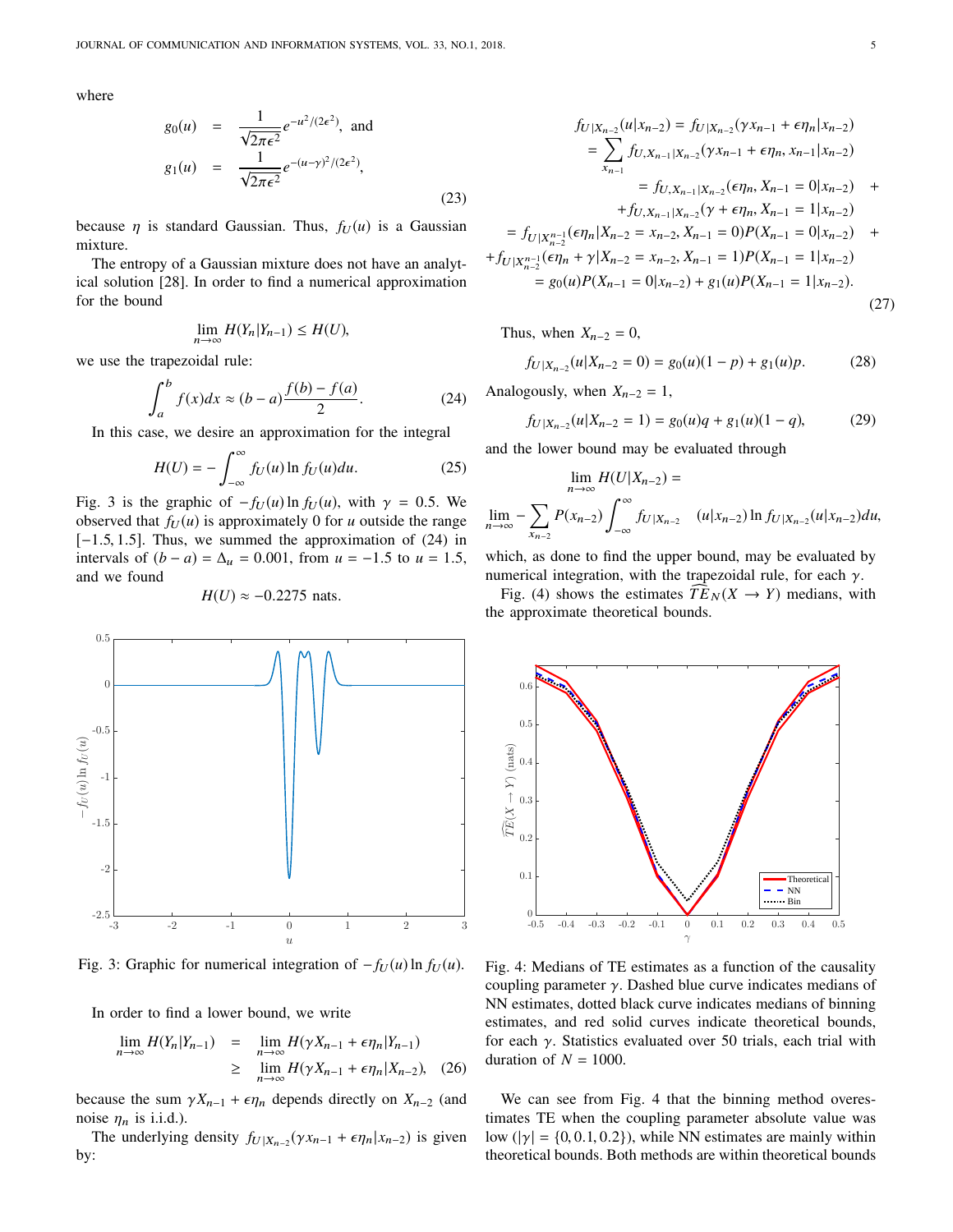for larger  $|\gamma|$  values. We also estimated  $\widehat{TE}(X \rightarrow Y)$  with the fixed coupling parameter  $\gamma = 0.5$ , for different duration of the processes ( $N = \{50, 100, 500, 1000, 5000\}$ ). Fig. 5 shows that the estimates converge to the same value as *N* increases, and that value is within the theoretical bounds.



Fig. 5: Medians of TE estimates as a function of the process duration *N*. Dashed blue curve indicates median values of NN estimates, dotted black curve indicates binning estimates, for each duration *N*, and red solid lines indicate theoretical bounds. Statistics evaluated over 50 trials, parameter  $\gamma = 0.5$ .

Fig. 6 illustrates the performance of the estimators according to sample variance of the estimates, for the case of  $\gamma = 0.5$ , varying duration *N*. Binning estimates present smaller variance in all cases, showing improved performance over NN method in this criterion. However, we see in both cases that variance diminishes as *N* increases.



Fig. 6: Sample variances of TE estimates as a function of the process duration *N*. Statistics evaluated over 50 trials, parameter  $\gamma = 0.5$ .

## *B. Second Example: TE from Continuous to Discrete*

This example illustrates that it is also possible to estimate TE from a continuous process to a discrete process.

Consider **X** an i.i.d. process such that each  $X_n$  is uniformly distributed in the range  $[\alpha, \beta]$  ( $X_n \sim U(\alpha, \beta)$ ,  $0 < \alpha < \beta$ ). Consider the process **Y** which is causally influenced by **X** as follows:

$$
P(Y_n = y | X_{n-1} = x) = \frac{(x)^y e^{-x}}{y!}.
$$
 (30)

Analogously to the example of the last subsection, we may evaluate TE for this example, considering  $\ell = m = 1$ , and using identity (20).  $P(Y_n = y)$  can be evaluated as:

$$
P(Y_n = y) = \int_{\alpha}^{\beta} P(Y_n = y | X_{n-1}) f_{X_{n-1}}(x) dx
$$
  

$$
= \int_{\alpha}^{\beta} \frac{x^y e^{-x}}{y!} \frac{1}{\beta - \alpha} dx
$$
  

$$
= \frac{1}{y!(\beta - \alpha)} \int_{\alpha}^{\beta} x^y e^{-x} dx.
$$
 (31)

Therefore,

$$
P(Y_n = y) = \begin{cases} -e^{-x}\Big|_{\alpha}^{\beta} = e^{-\alpha} - e^{-\beta}, & \text{if } y = 0, \\ (-x - 1)e^{-x}\Big|_{\alpha}^{\beta}, & \text{if } y = 1, \\ -x^y e^{-x}\Big|_{\alpha}^{\beta} + y \int_{\alpha}^{\beta} x^{y-1} e^{-x} dx, & \text{if } y > 1. \end{cases}
$$

When  $y > 1$ , it is possible to evaluate  $P(Y_n = y)$  recursively through (32). Fig. 7 illustrates  $P(Y_n = y)$ , with  $\alpha = 25$  and  $\beta$  = 55 (the choice of these values for those parameters will be explained later). Notice that for  $Y_n \geq 100$ ,  $P(Y_n)$  is negligible, in the order of  $10^{-9}$  or less. Thus, it is possible to approximate entropy  $H(Y_n|Y_{n-1}) = H(Y_n)$ , because  $Y_n$  and *Y*<sub>n−1</sub> are independent, for every *n*. The approximation of  $H(Y_n)$ was found by considering only the integers from 0 to 100  $(0 \le Y_n \le 100)$ .



Fig. 7: Probability mass function of *Y*n.

In order to find entropy  $H(Y_n|Y_{n-1}X_{n-1}) = H(Y_n|X_{n-1}),$ consider the fact that  $Y_n$  has a Poisson distribution when conditioned to the value of  $X_{n-1}$ , with rate  $X_{n-1} = x$ ,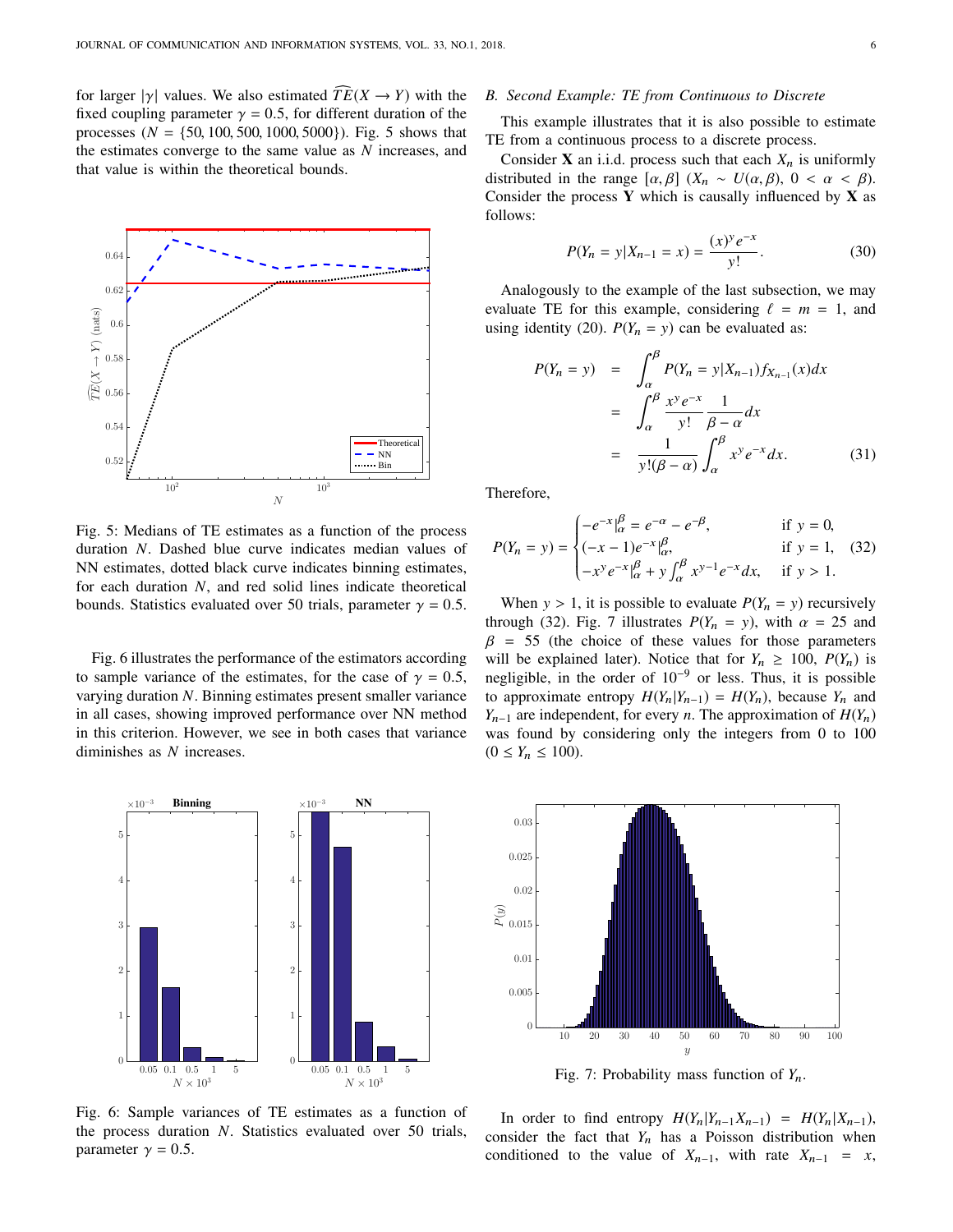$x > 0$ . There are available approximations for the entropy of a Poisson distribution, when its rate is  $x > 10$  [29]:

$$
H(Y_n|X_{n-1}=x) \approx \frac{1}{2}\ln(2\pi\epsilon x) - \frac{1}{12x} + O(x^{-2}).
$$
 (33)

Neglecting the term  $O(x^{-2})$ , it is possible to reach an approximate value for  $H(Y_n|X_{n-1})$ :

$$
H(Y_n|X_{n-1}) = \int_{\alpha}^{\beta} \frac{1}{\beta - \alpha} H(Y_n|X_{n-1} = x) dx
$$
  
\n
$$
\approx \int_{\alpha}^{\beta} \frac{1}{\beta - \alpha} \left( \frac{1}{2} \ln(2\pi e x) - \frac{1}{12x} \right) dx
$$
  
\n
$$
= \frac{1}{2(\beta - \alpha)} \left( x \ln(2\pi e x) - x - \frac{1}{12} \ln(x) \right) \Big|_{\alpha}^{\beta}
$$
  
\n(34)

By selecting the values for  $\alpha = 25$  and  $\beta = 55$ , for instance, which guarantee the condition  $x > 10$  used in the approximation (34), we find

$$
TE_{\infty}(X \to Y) \approx 0.589
$$
 nats.

The estimates for this example are presented in Fig. 8, which shows that the NN method converges to the approximation of the theoretical value as  $N \rightarrow \infty$ , while the binning method diverges. We observe some negative estimates for TE with the NN method, particularly for smaller duration *N*. This is an undesirable result, since TE is a KL distance. However, negative estimates for mutual information using NN method are reported in reference [24], due to systematic errors (mutual information is also a KL distance). Since we use the identity of a sum of mutual information estimates to evaluate TE, these negative results may be obtained.



Fig. 8: Medians of TE estimates of a continuous process to a discrete process with the binning method (Bin) and the NN method (NN), as a function of *N*, in 50 trials. Approximation of theoretical value in continuous red line.

The sample variances obtained in this example are indicated in Fig. 9. Again, the binning method has improved performance over the NN method in the criterion of presenting reduced variances.



Fig. 9: Sample variances of the TE estimates from a continuous process to a discrete process with the binning and the NN method, as a function of the duration *N* of the processes, in 50 trials.

We also built a similar example of a continuous process causally influencing a discrete process, but such that **X** is an autoregressive process given by:

$$
X_n = \alpha X_{n-1} + \eta_n,\tag{35}
$$

where  $\eta_n$  is a standard Gaussian random variable. Analogously to the first example of this subsection, **Y** is a discrete random process. For each time index *n*, the probability distribution of the random variable  $Y_n$  is given by

$$
P(Y_n = y | X_{n-1} = x) = \frac{|x|^y}{y!} e^{-|x|},
$$
\n(36)

which is a Poisson distribution whose rate is given by a past value of the process **X**.

In our simulations of this example, we set  $\alpha = 0.5$ . In each of 50 trials of the experiment, we evaluated four TE estimations: two of them were  $\overline{TE}(X \rightarrow Y)$  with both binning and NN methods. The other two were  $\overline{TE}(X \rightarrow Y_{test})$ estimates built without any dependency or causality relation between  $\bf{X}$  and  $\bf{Y}_{test}$ , with both estimation methods. More specifically, Y<sub>test</sub> was generated by an i.i.d. Gaussian process **Z**,  $Z_n$  ∼  $N(0, 1)$ , in the same manner as in equation (36), by substituting *x*n−<sup>1</sup> by *z*n−1. The idea was to compare the estimation methods in a scenario where there was causality with a scenario where causality was absolutely absent (but with processes with similar statistics). Fig. 10 shows the results.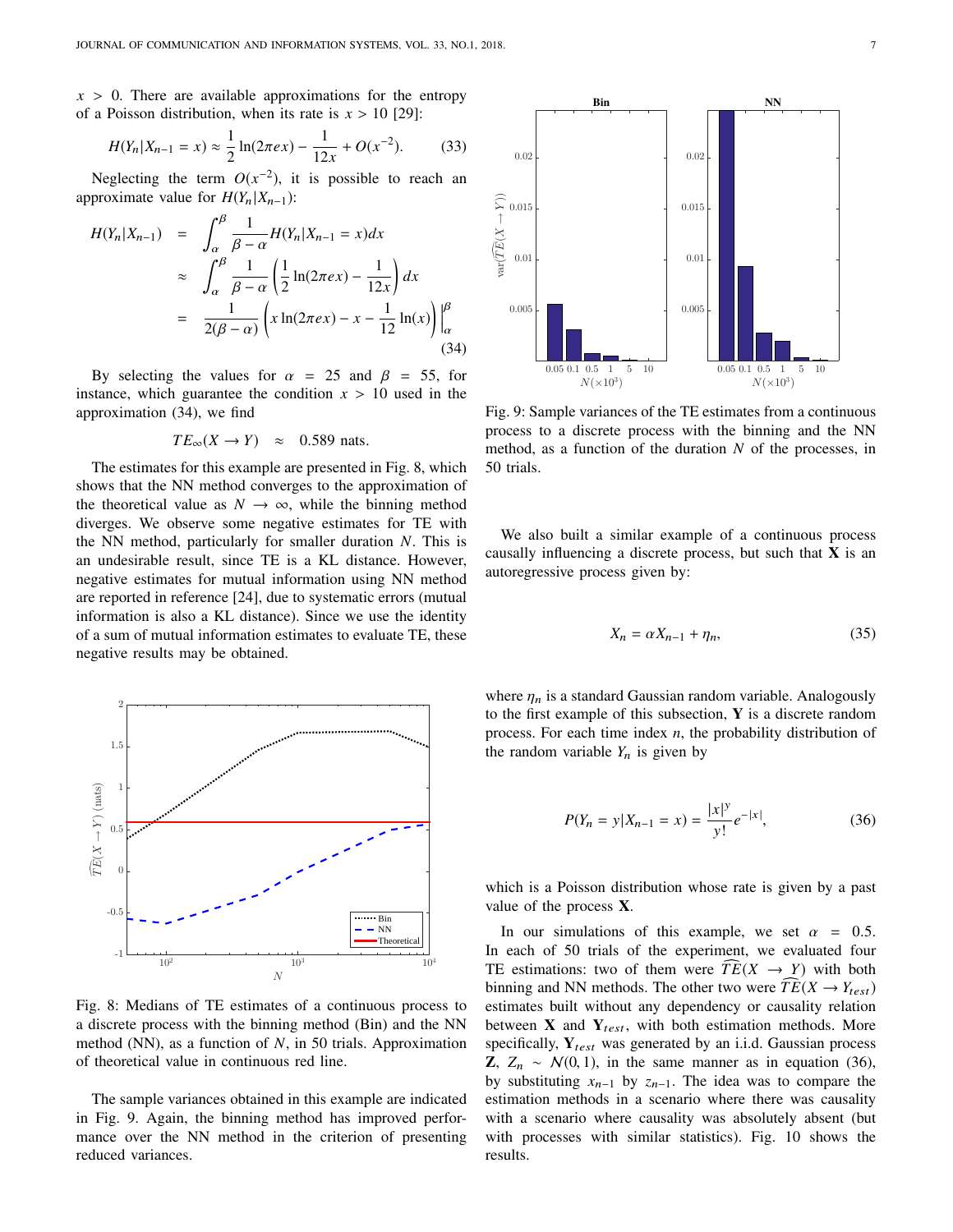

Fig. 10: TE estimates boxplots with the binning method (Bin) over data, with the binning method over processes without causality (Bin - test), with the NN method and with the NN method over processes without causality (NN - test). Statistics evaluated over 50 trials, duration of processes  $N = 500$ .

It is clear from Fig. 10 that there is a significant difference among estimates from original processes and estimates from processes with no causality, which was guaranteed with a ttest (level of confidence set in 5%). This means that, despite not converging to same median value, both estimation methods indicate faithfully a difference when there was a causality relation. Moreover, Fig. 11 indicates that the estimates converge as the duration of the processes increases ( $N \to \infty$ ).



Fig. 11: TE estimates with the binning method and NN method as a function of *N*.

Interestingly, in the first example of this subsection, the binning method does not converge to the approximation of the theoretical value, while the NN method converges. However, in the second example of this subsection, both methods converge to the same value as *N* increases. This fact may happen because, in the first example, the rate  $X_{n-1} = x$  of the Poisson process varies in a large interval. Thus, the values assumed by **Y** in this example vary in a larger interval than in the second example. Even though the alphabet of **Y** in both examples is (countably) infinite theoretically, in practice, the realizations of **Y** in the second example present a reduced alphabet than the realizations of **Y** in the first example. Notice that the binning method uses the plug-in method. Moreover, the bias of mutual information for the plug-in method can be approximated as a function of the alphabet of **Y** [30], [31]. This may be the reason for the poor performance of the binning method in the first example of this subsection. Fig. 12 illustrates histograms of **X** and **Y**, from the first and the second examples of this subsection, in one trial of the processes with duration  $N = 10000$ .



Fig. 12: Histograms of the values assumed by processes **X** and **Y** of this subsection, according to the example where **X** is uniformly distributed and the example where **X** is autoregressive. Duration of the processes  $N = 10000$ .

## *C. Third example: Different Coupling Time*

In this section we consider the effect of a different coupling time of processes **X** and **Y** in the proposed estimation methods.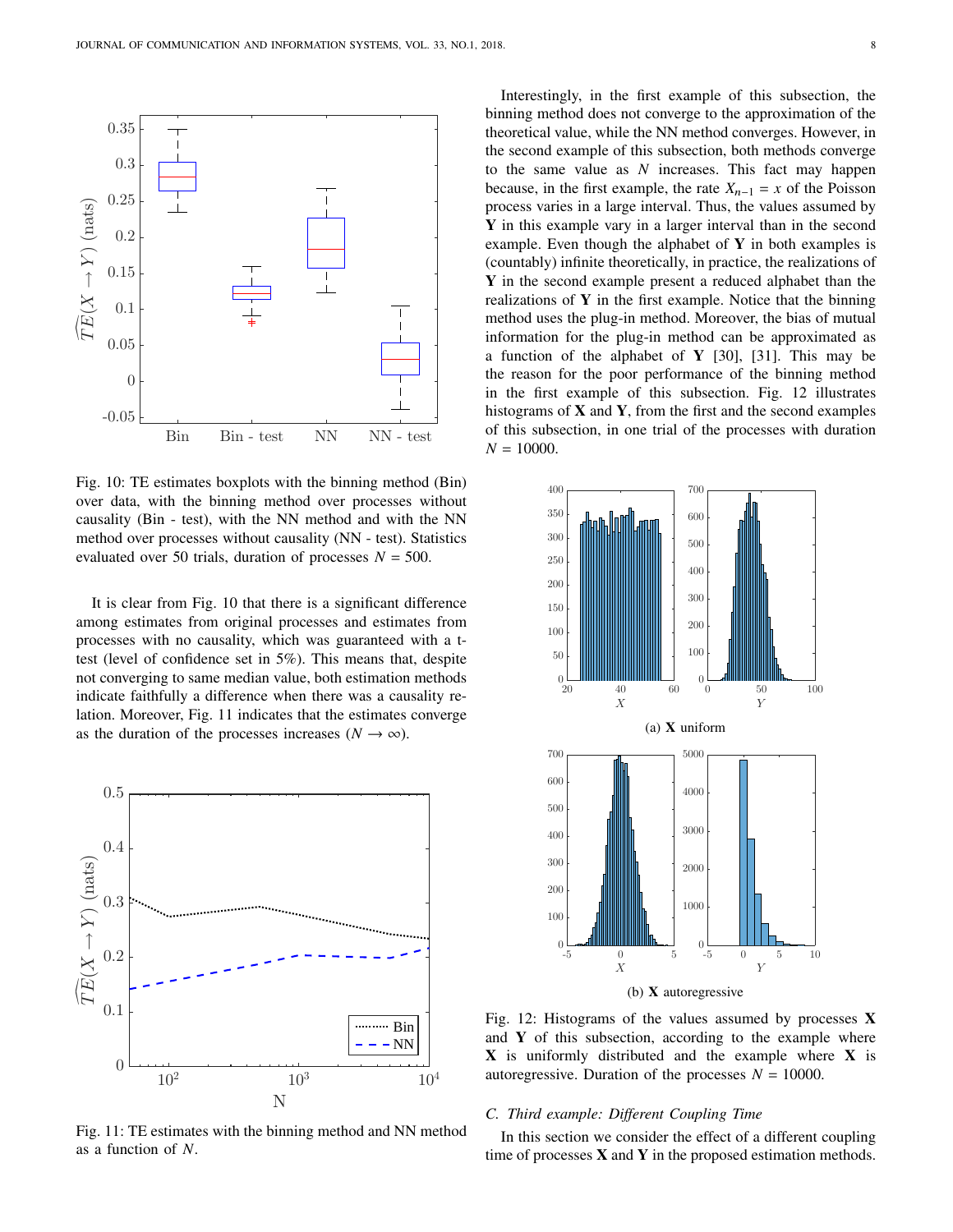In order to do so, we generated  $X$  as the Markov process in reference [32], whose state diagram is shown in Fig. 13. The transition probabilities in the state diagram are  $\theta_1 = P(X_n = 1 | X_{n-1} = 1)$  and  $\theta_{00} = P(X_{n-1} = 1 | X_{n-1} = 1)$  $1|X_{n-1} = 1$ ,  $\theta_{10} = P(X_n = 1 | X_{n-2}^{n-1} = 10)$  and  $\theta_{00} = P(X_n = 1 | Y_{n-1}^{n-1} = 00)$  $1|X_{n-2}^{n-1} = 00$ ).



Fig. 13: State diagram for process **X** in the example that considers different coupling time.

For each state of process **X**, which are 1, 10 or 00, we associate another discrete random process **Z**, such that

$$
Z_n = \begin{cases} 1, & \text{if } X_{n-1} = 1, \\ 0, & \text{if } X_{n-2}^{n-1} = 10, \\ -1, & \text{if } X_{n-2}^{n-1} = 00. \end{cases}
$$
(37)

Then, we defined the process **Y** as follows:

$$
Y_n = \alpha Y_{n-m} + \gamma Z_n + \epsilon \eta_n. \tag{38}
$$

In this example, we evaluated TE estimates of

$$
TE_n(X \to Y) = H(Y_n | Y_{n-m}^{n-1}) - H(Y_n | Y_{n-m}^{n-1} X_{n-2}^{n-1})
$$

considering the past index  $\ell = 2$  and varying past index *m*. The past index *m* used for TE estimation was the same coupling time *m* used for simulating process **Y**, in equation (38). Also, we set the parameters  $\alpha = 0.5$ ,  $\gamma = 0.5$ ,  $\epsilon = 0.1$ , and the conditioned transition probabilities  $\theta_1 = 0.1$ ,  $\theta_{10} = 0.3$  and  $\theta_{00} = 0.5$ .

Fig. 14 and Fig. 15 reveal the influence of *m* in TE estimates (Fig. 14 indicates the results through medians of the estimates and Fig. 15 indicates the results through boxplots). We also generated a process  $Y_{test}$  which was not causally influenced by **X**, in order to compare the results (just like in the second example of subsection V-B). More specifically, process  $Y_{test}$ for testing was generated with the same equation (38), but with **Z** as an i.i.d. process, discrete and uniformly distributed in alphabet  $\{-1, 0, 1\}$ .



Fig. 14: Estimates  $\widehat{TE}(X \rightarrow Y)$  medians as a function of coupling time/past index *m*. Continuous blue curve indicate NN estimates medians, dashed blue curves indicate NN estimates medians over data with no causal relation, continuous black curve indicates binning estimates medians and dotted black curve indicates binning estimates medians over data with no causal relation. Statistics evaluated over 50 trials, duration of processes  $N = 500$ .



Fig. 15: Boxplots of the estimates  $\widehat{TE}(X \rightarrow Y)$ , in nats, as a function of coupling time/past index *m*, with the binning method (Bin), with the binning method over processes without causality (Bin - Test), with the NN method and with NN method over processes without causality (NN - Test). Statistics evaluated over 50 trials, duration of processes  $N = 500$ .

We can see from Fig. 14 and Fig. 15 that the NN method detected no causality in the tested case of absent causality. NN estimates for  $TE(X \rightarrow Y_{test})$  were mainly null. However, binning estimates for  $TE(X \rightarrow Y_{test})$  are always greater than zero, indicating a spurious causality detection. Moreover, there is a more pronounced difference between  $\overline{TE}(X \rightarrow Y)$  and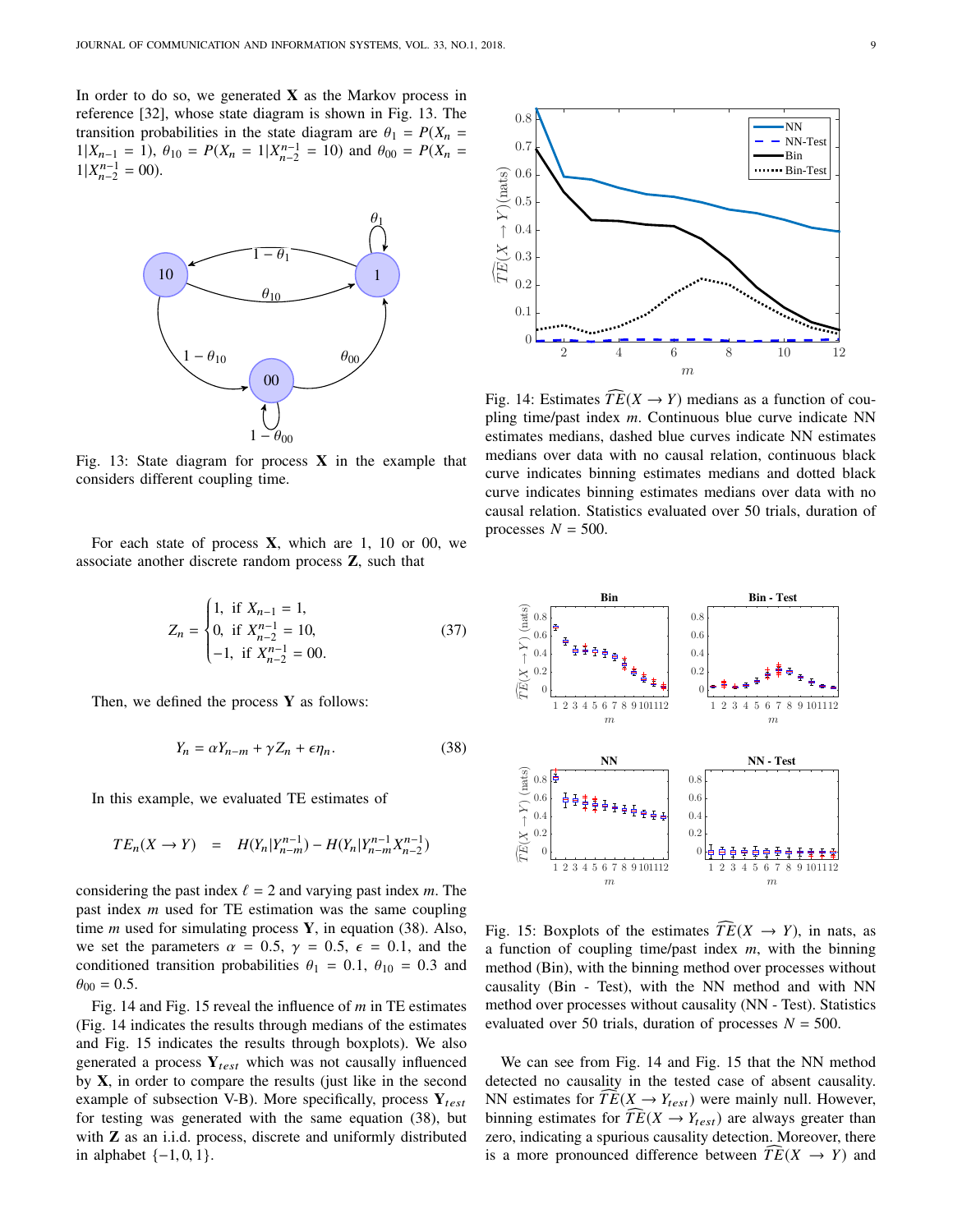$\widehat{TE}(X \rightarrow Y_{test})$  with the NN method than with the binning method, especially for  $m \ge 6$ . Thus, NN method presented a more distinct difference to the tested case of absent causality. However, when executing a t-test, both methods presented a significant difference between estimates  $TE(X \rightarrow Y)$  and  $TE(X \rightarrow Y_{test})$ , for each *m* used (level of confidence set in 5%). Additionally, we can see that with both methods, as *m* increases, it becomes more difficult to notice the causal influence of **X** over **Y** (the estimates diminish, even though there is still an underlying causal relation). This happens because the dimension of the variable  $Y_{n-m}^{n-1}$  in the estimation also increases, while keeping the same sample size (duration of processes,  $N = 500$ .

## *D. Speed Performance*

We registered the estimation time for TE between the processes of the first example (subsection V-A) as a function of the duration *N* of the processes. The time with the binning method was always less than 0.1s. Fig. 16 indicates median time took by NN method normalized by median time took by the binning method, in 50 realizations of the processes. It is clear that the NN method is more time consuming, as mentioned in reference [19].



Fig. 16: Estimation median time of NN method normalized by the estimation median time of the binning method, in 50 realizations of the processes of subsection V-A, as a function of the duration *N* of the processes.

## VI. CONCLUSION

In this paper we investigated the use of two estimators of transfer entropy in mixed cases, that is, in cases when one process is continuous and the other is discrete. The two estimators use the identity of transfer entropies as a sum of two mutual information terms, assuming ergodicity of the analysed processes.

We evaluated estimates in situations with TE approximate tight bounds, or even with an approximation of the theoretical TE value. In those situations, the binning method yielded positively biased results when there was actually no causality. This method was within theoretical bounds for TE when there was actually a causal relation and the alphabet size of the discrete random process is small (for instance, alphabet size equals 2) with a relatively small duration of the processes  $(N = 500)$ . However, when the size of the alphabet of the discrete process is large (for example, alphabet size equals 40) we observed that the binning method did not converge to the theoretical value for TE, for a large duration of the processes  $(N = 10000)$ . On the other hand, the NN method yields results that converge to (or are within) the theoretical approximation (or bounds) in the those situations.

We also evaluated estimates in situations without approximate TE bounds or approximate theoretical TE value. In those situations, we compared the results with test cases of processes with no underlying causality (but with similar statistics). A t-test could detect a difference between the estimates from processes with an underlying causal relation and estimates from processes without this underlying causality, with both methods. This difference was also detected when we increased the coupling time among the analysed processes (and the past index of TE). However, in this case there was a more pronounced difference with the NN method.

Thus, we conclude in this paper that, in the overall scenario, NN method estimates TE more reliably than the binning method, in this particular application of detecting causality between a discrete random process and a continuous random process. In other words, NN method detects less false positives than the binning method. The binning method presents the advantage of faster performance, though. Therefore, the NN method achieves an improved performance over the binning method, at the expense of a higher complexity.

## ACKNOWLEDGMENT

This work was partially supported from the Brazilian funding agencies CNPq (30539/2009.9), and COPELE-UFCG.

## **REFERENCES**

- [1] T. Schreiber, "Measuring information transfer," *Physical review letters*, vol. 85, no. 2, p. 461, 2000, doi: 10.1103/PhysRevLett.85.461.
- [2] P. Duan, F. Yang, S. L. Shah, and T. Chen, "Transfer zero-entropy and its application for capturing cause and effect relationship between variables," *IEEE Transactions on Control Systems Technology*, vol. 23, no. 3, pp. 855–867, 2015, doi: 10.1109/TCST.2014.2345095.
- [3] S. Ito, M. E. Hansen, R. Heiland, A. Lumsdaine, A. M. Litke, and J. M. Beggs, "Extending transfer entropy improves identification of effective connectivity in a spiking cortical network model," *PLoS one*, vol. 6, no. 11, p. e27431, 2011, doi: 10.1371/journal.pone.0027431.
- [4] M. Staniek and K. Lehnertz, "Symbolic transfer entropy," *Physical Review Letters*, vol. 100, no. 15, p. 158101, 2008, doi: 10.1103/Phys-RevLett.100.158101.
- [5] B. Gourévitch and J. J. Eggermont, "Evaluating information transfer between auditory cortical neurons," *Journal of Neurophysiology*, vol. 97, no. 3, pp. 2533–2543, 2007, doi: 10.1152/jn.01106.2006.
- [6] O. Stetter, D. Battaglia, J. Soriano, and T. Geisel, "Model-free reconstruction of excitatory neuronal connectivity from calcium imaging signals," *PLoS Comput Biol*, vol. 8, no. 8, p. e1002653, 2012, doi: 10.1371/journal.pcbi.1002653.